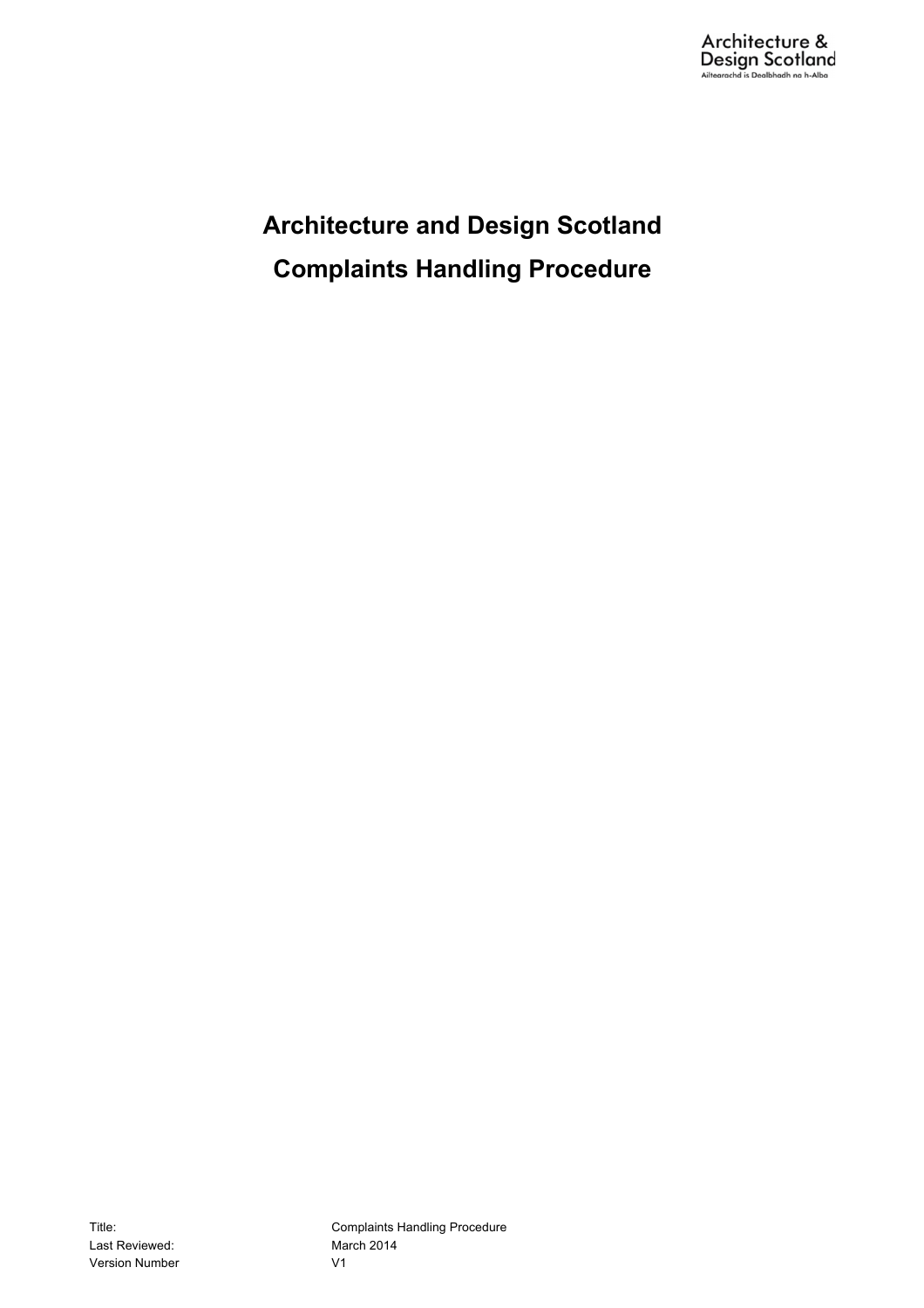# **CONTENTS**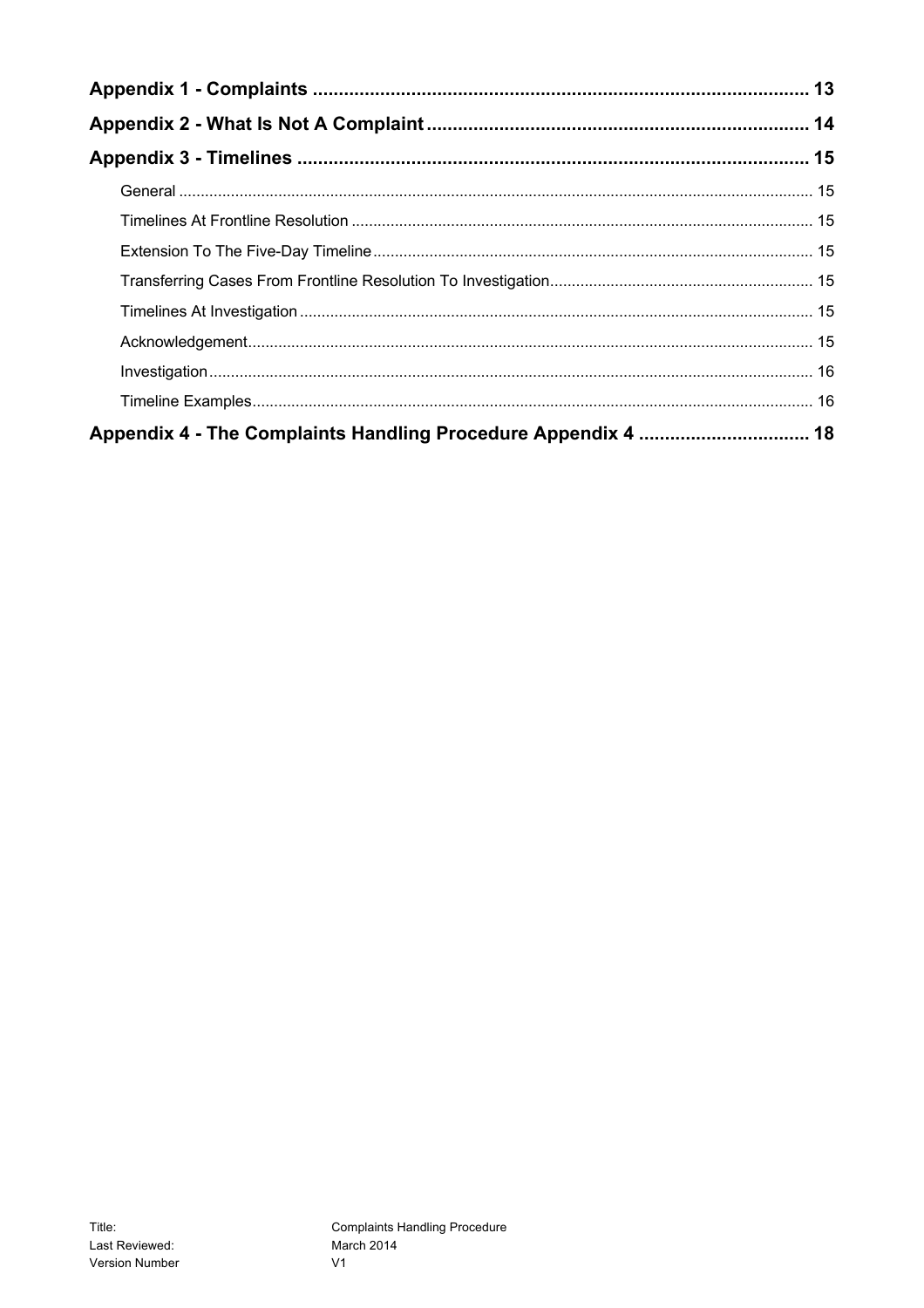## **FOREWORD**

Our complaints handling procedure reflects A+DS's commitment to valuing complaints. It seeks to resolve customer dissatisfaction as close as possible to the point of service delivery and to conduct thorough, impartial and fair investigations of customer complaints so that, where appropriate, we can make evidencebased decisions on the facts of the case.

The procedure introduces a standardised approach to handling complaints across government, which complies with the Scottish Public Services Ombudsman's (SPSO's) guidance on a model complaints handling procedure. This procedure aims to help us 'get it right first time'. We want quicker, simpler and more streamlined complaints handling with local, early resolution by capable, well-trained staff.

Complaints give us valuable information we can use to improve customer satisfaction. Our complaints handling procedure will enable us to address a customer's dissatisfaction and may also prevent the same problems that led to the complaint from happening again. For our staff, complaints provide a first-hand account of the customer's views and experience, and can highlight problems we may otherwise miss. Handled well, complaints can give our customers a form of redress when things go wrong, and can also help us continuously improve our services.

Resolving complaints early saves money and creates better customer relations. Sorting them out as close to the point of service delivery as possible means we can deal with them locally and quickly, so they are less likely to escalate to the next stage of the procedure. Complaints that we do not resolve swiftly can greatly add to our workload.

The complaints handling procedure will help us do our job better, improve relationships with our customers and enhance public perception of A+DS. It will help us keep the customer at the heart of the process, while enabling us to better understand how to improve our services by learning from complaints.

## **HOW TO USE THIS COMPLAINTS HANDLING PROCEDURE**

This document explains to staff how to handle complaints. Another document provides information for customers on the complaints procedure. Together, these form our complaints handling procedure (CHP).

It is designed to be adopted as an internal document. It contains references and links to more details on parts of the procedure, such as how to record complaints, and the criteria for signing off and agreeing time extensions. These explain how to process, manage and reach decisions on different types of complaints.

Further information and best practice guidance on complaints handling is available from the Complaints Standards Authority at the SPSO:-

http://www.valuingcomplaints.org.uk

## **WHAT IS A COMPLAINT?**

Architecture + Design Scotland's definition of a complaint is:-

'An expression of dissatisfaction by one or more members of the public about A+DS's action or lack of action, or about the standard of service provided by or on behalf of A+DS.'

A complaint may relate to:-

- failure to provide a service;
- inadequate standard of service:
- dissatisfaction with A+DS's policy;
- treatment by or attitude of a member of staff;
- disagreement with a decision where the customer cannot use another procedure (for example an appeal) to resolve the matter;
- A+DS's failure to follow the appropriate administrative process.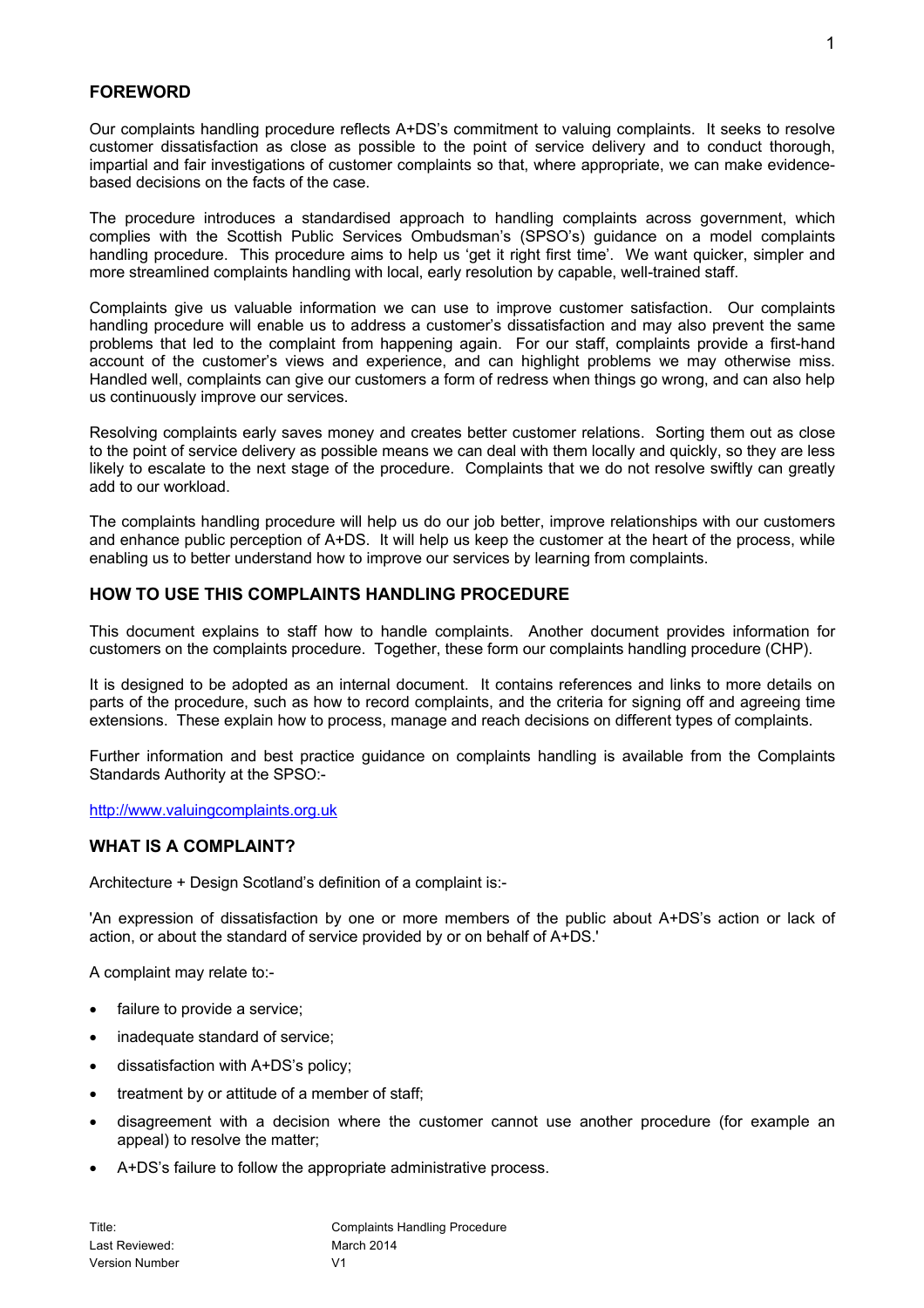This list does not cover everything.

Appendix 1 provides a range of examples of complaints we may receive, and how these may be handled.

A complaint is **not**:-

- a routine first-time request for a service:
- a request for compensation only;
- issues that are in court or have already been heard by a court or a tribunal;
- disagreement with a decision where a statutory right of appeal exists;
- an attempt to reopen a previously concluded complaint or to have a complaint reconsidered where we have already given our final decision.

You must not treat these issues as complaints and should instead direct customers to use the appropriate procedures.

Appendix 2 gives more examples of 'what is not a complaint' and how to direct customers appropriately.

## **Handling Anonymous Complaints**

We value all complaints. This means we treat all complaints including anonymous complaints seriously and will take action to consider them further, wherever this is appropriate. Generally, we will consider anonymous complaints if there is enough information in the complaint to enable us to make further enquiries. If, however, an anonymous complaint does not provide enough information to enable us to take further action, we may decide not to pursue it further. Any decision not to pursue an anonymous complaint must be authorised by a Programme Head.

If an anonymous complaint makes serious allegations, we will refer it to the Chief Executive immediately.

If we pursue an anonymous complaint further, we will record the issues as an anonymous complaint on the complaints system. This will help to ensure the completeness of the complaints data we record and allow us to take corrective action where appropriate.

## **What If The Customer Does Not Want To Complain?**

If a customer has expressed dissatisfaction in line with our definition of a complaint but does not want to complain, tell them that we do consider all expressions of dissatisfaction, and that complaints offer us the opportunity to improve services where things have gone wrong. Encourage the customer to submit their complaint and allow us to deal with it through the complaints handling procedure. This will ensure that the customer is updated on the action taken and gets a response to their complaint.

If, however, the customer insists they do not wish to complain, record the issue as an anonymous complaint. This will ensure that the customer's details are not recorded on the complaints database and that they receive no further contact about the matter. It will also help to ensure the completeness of the complaints data recorded and will still allow us to fully consider the matter and take corrective action where appropriate.

Please refer to the example in Appendix 1 for further guidance.

## **Who Can Make A Complaint?**

Anyone who receives, requests or is affected by our services can make a complaint. Sometimes a customer may be unable or reluctant to make a complaint on their own. We will accept complaints brought by third parties as long as the customer has given their personal consent.

## **Complaints Involving More Than One Service Or Organisation**

If a complaint relates to the actions of two or more of A+DS's services, you must tell the customer who will take the lead in dealing with the complaint, and explain that they will get only one response covering all issues raised.

| Title:                | Co |
|-----------------------|----|
| Last Reviewed:        | Mε |
| <b>Version Number</b> | V1 |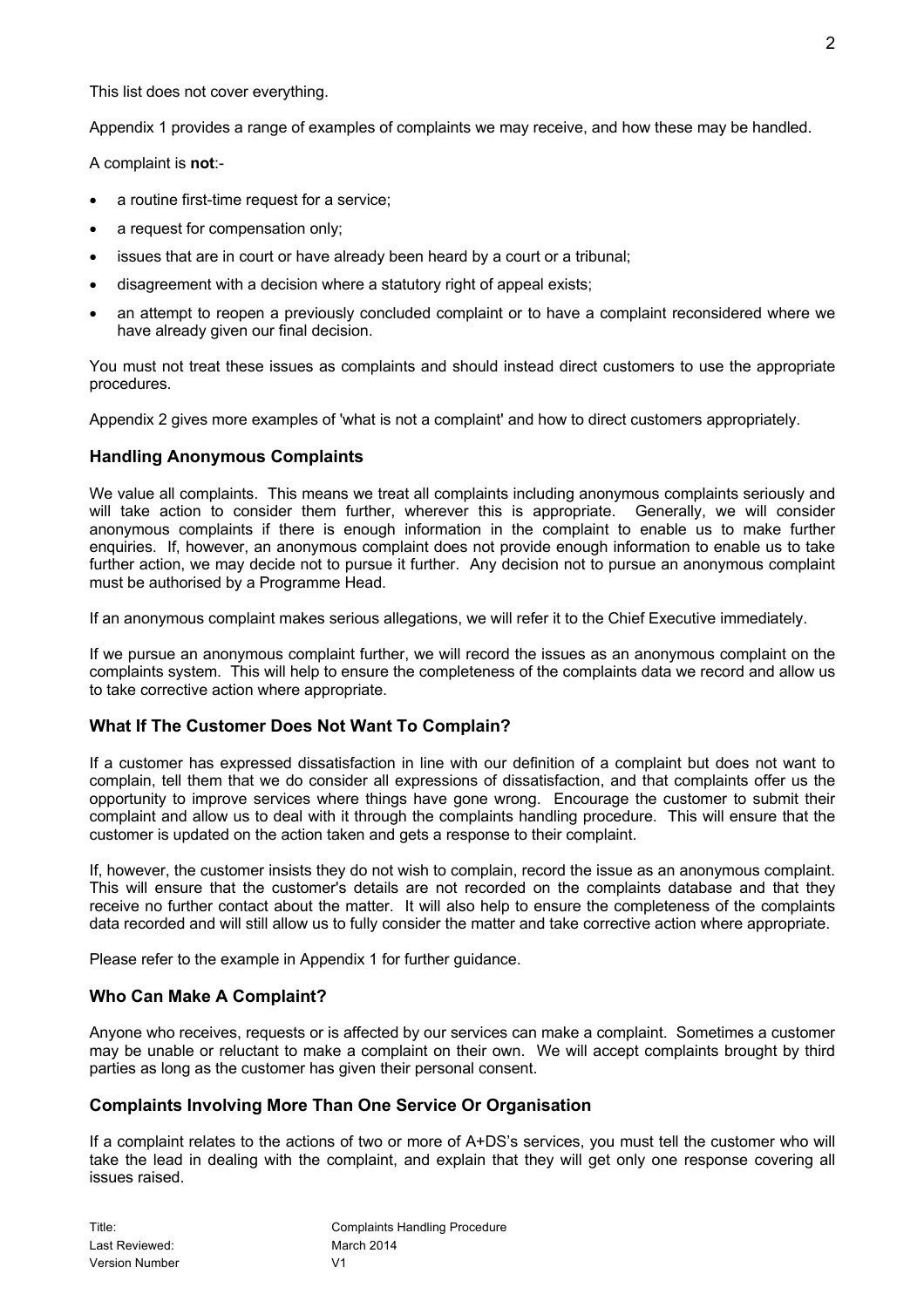If a customer complains to A+DS about the service of another agency or public service provider, but A+DS has no involvement in the issue, the customer should be advised to contact the appropriate organisation directly. However, where a complaint relates to a service provided by A+DS and the service of another agency or public service provider, (for example a regulator, commissioner or a government department), and A+DS has a direct interest in the issue, you must handle the complaint about A+DS through the CHP. If you need to make enquiries to an outside agency in relation to the complaint always take account of data protection legislation and our guidance on handling our customer's personal information. The Information Commissioner has detailed guidance on data sharing and has issued a data sharing code of practice.

Such complaints may include:-

- complaint regarding the communal facilities used in one of our exhibition spaces in the Lighthouse;
- complaint regarding the communal facilities used in a third party premises that hosts one of our external events e.g. Design Skills Symposium.

## **THE COMPLAINTS HANDLING PROCESS**

The CHP aims to provide a quick, simple and streamlined process for resolving complaints early and locally by capable, well-trained staff.

Our complaints process provides two opportunities to resolve complaints internally:-

- frontline resolution, and
- investigation.



Title: Title: **Complaints Handling Procedure**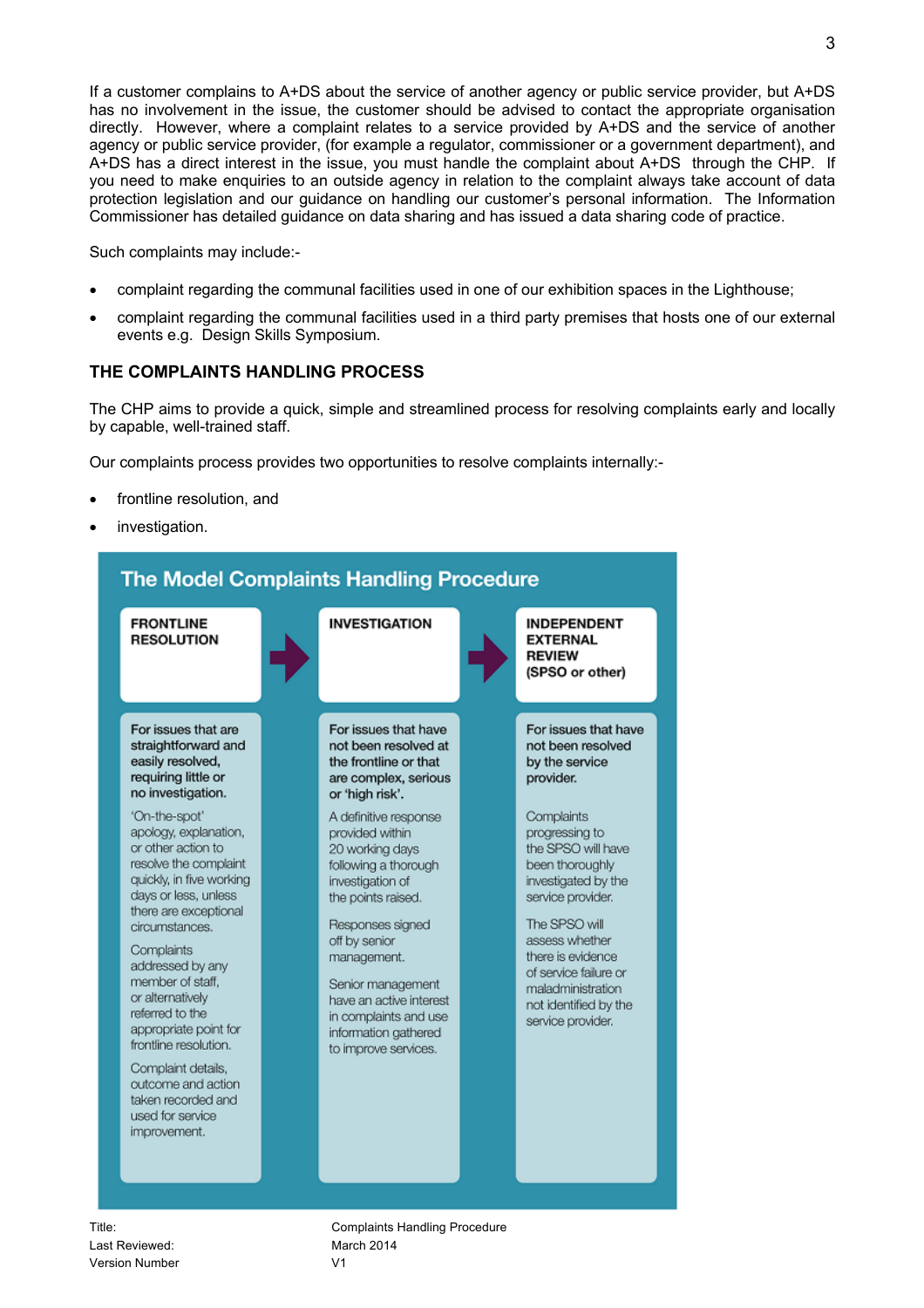For clarity, the term 'frontline resolution' refers to the first stage of the complaints process. It does not reflect any job description within A+DS but means seeking to resolve complaints at the initial point of contact where possible.

## **Stage One : Frontline Resolution**

Frontline resolution aims to quickly resolve straightforward customer complaints that require little or no investigation. Any member of staff may deal with complaints at this stage.

The main principle is to seek early resolution, resolving complaints at the earliest opportunity and as close to the point of service delivery as possible. This may mean a face-to-face discussion with the customer, or asking an appropriate member of staff to deal directly with the complaint.

Appendix 1 gives examples of the types of complaint we may consider at this stage, with suggestions on how to resolve them.

In practice, frontline resolution means resolving the complaint at the first point of contact with the customer, either by the member of staff receiving the complaint or other identified staff.

In either case, you may settle the complaint by providing an on-the-spot apology where appropriate, or explaining why the issue occurred and, where possible, what will be done to stop this happening again. You may also explain that, as an organisation that values complaints, we may use the information given when we review service standards in the future.

A customer can make a complaint in writing, in person, by telephone, by email or online, or by having someone complain on their behalf. You must always consider frontline resolution, regardless of how you have received the customer's complaint.

## What To Do When You Receive A Complaint

On receiving a complaint, you must first decide whether the issue can indeed be defined as a complaint. The customer may express dissatisfaction about more than one issue. This may mean you treat one element as a complaint, while directing the customer to pursue another element through an alternative route (see Appendix 2).

If you have received and identified a complaint, record the details on our complaints system.

Next, decide whether or not the complaint is suitable for frontline resolution. Some complaints will need to be fully investigated before you can give the customer a suitable response. You must escalate these complaints immediately to the investigation stage.

Where you think frontline resolution is appropriate, you must consider four key questions:-

- What exactly is the customer's complaint (or complaints)?
- What does the customer want to achieve by complaining?
- Can I achieve this, or explain why not?
- If I cannot resolve this, who can help with frontline resolution?

## What exactly is the customer's complaint (or complaints)?

It is important to be clear about exactly what the customer is complaining. You may need to ask the customer supplementary questions to get a full picture.

## What does the customer want to achieve by complaining?

At the outset, clarify the outcome the customer wants. Of course, the customer may not be clear about this, so you may need to probe further to find out what they expect and whether they can be satisfied.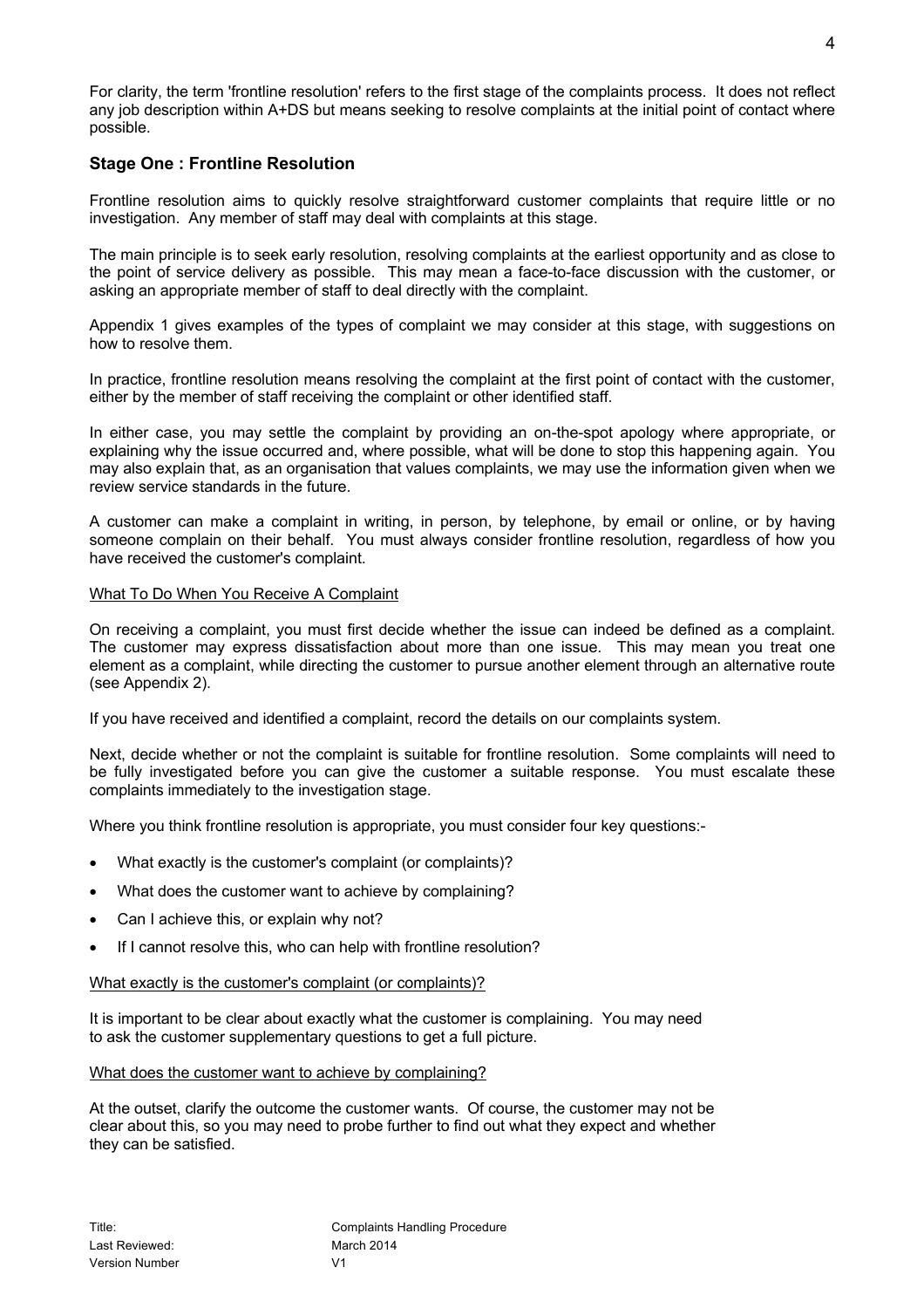#### Can I achieve this, or explain why not?

If you can achieve the expected outcome by providing an on-the-spot apology or explain why you cannot achieve it, you should do so. If you consider an apology is suitable, you may wish to follow the SPSO's guidance on the subject:-

### SPSO guidance on apology

The customer may expect more than we can provide. If the customer's expectations appear to exceed what the organisation can reasonably provide, you must tell them as soon as possible in order to manage expectations about possible outcomes.

You are likely to have to convey the decision face to face or on the telephone. If you do so face to face, by telephone or by email, you are not required to write to the customer as well, although you may choose to do so. It is important, however, to keep a full and accurate record of the decision reached and passed to the customer.

#### **Timelines**

Frontline resolution must be completed within **five working days**, although in practice we would often expect to resolve the complaint much sooner.

You may need to get more information from other departments to resolve the complaint at this stage. However, it is important to respond to the customer within five working days, either resolving the matter or explaining that A+DS will investigate their complaint.

#### Extension To The Timeline

In exceptional circumstances, where there are clear and justifiable reasons for doing so, you may agree an extension of no more than five working days with the customer. This must only happen when an extension will make it more likely that the complaint will be resolved at the frontline resolution stage.

When you ask for an extension, you must get authorisation from the appropriate senior manager, who will decide whether you need an extension to effectively resolve the complaint. Examples of when this may be appropriate include staff or contractors being temporarily unavailable. If, however, the issues are so complex that they cannot be resolved in five days, it may be more appropriate to escalate the complaint straight to the investigation stage. You must tell the customer about the reasons for the delay, and when they can expect your response.

If the customer does not agree to an extension but it is unavoidable and reasonable, a senior manager must decide on the extension. You must then tell the customer about the delay and explain the reason for the decision to grant the extension.

It is important that such extensions do not become the norm. Rather, the timeline at the frontline resolution stage should be extended only rarely. All attempts to resolve the complaint at this stage must take no longer than **ten working days** from the date you receive the complaint.

The proportion of complaints that exceed the five-day limit will be evident from reported statistics. These statistics must go to our senior management team on a quarterly basis.

Appendix 3 provides further information on timelines.

#### Closing The Complaint At The Frontline Resolution Stage

When you have informed the customer of the outcome, you are not obliged to write to the customer, although you may choose to do so. You must ensure that our response to the complaint addresses all areas that we are responsible for and explains the reasons for our decision. It is also important to keep a full and accurate record of the decision reached and given to the customer. The complaint should then be closed and the complaints system updated accordingly.

5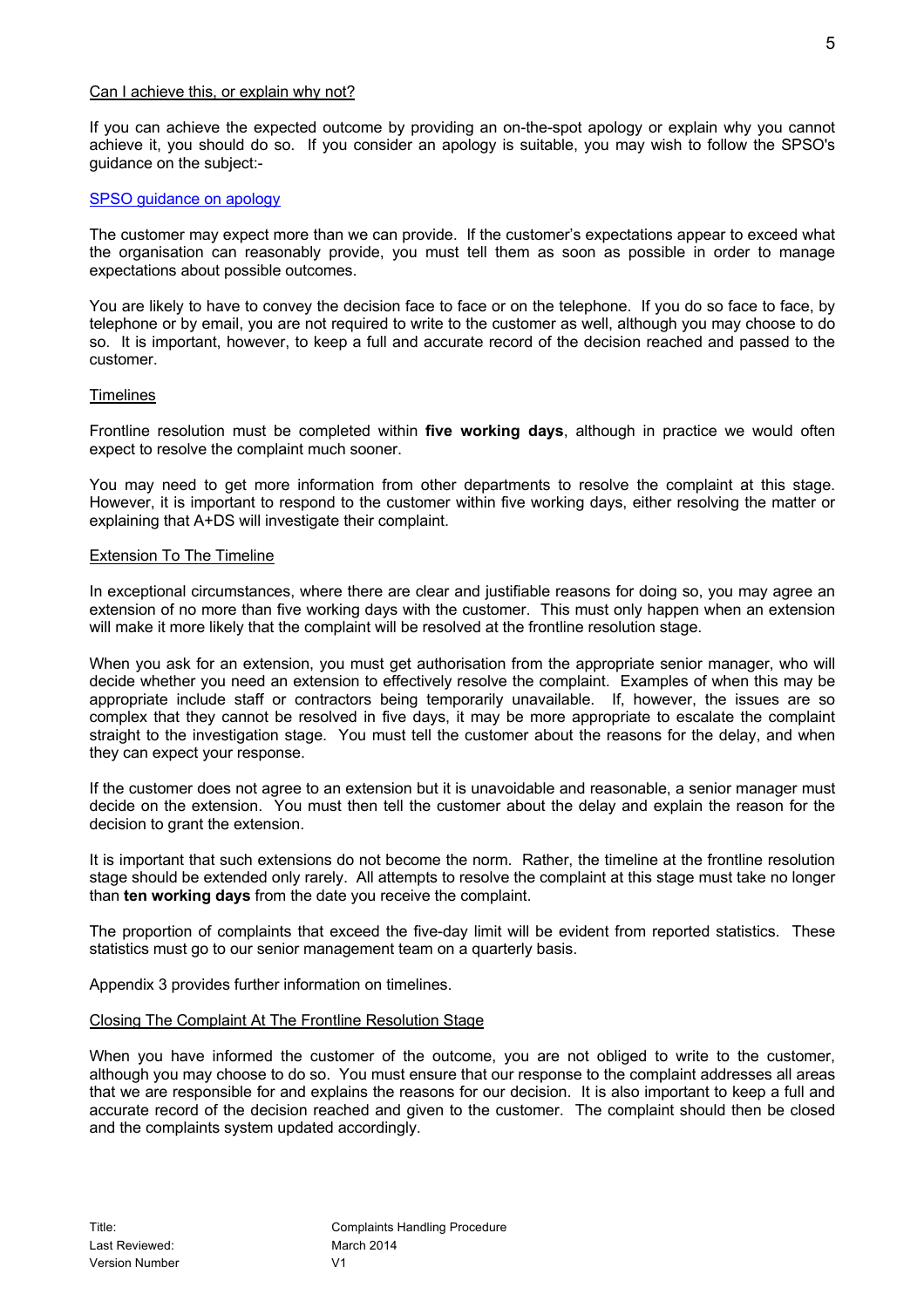## When To Escalate To The Investigation Stage

You must escalate a complaint to the investigation stage when:-

- vou tried frontline resolution but the customer remains dissatisfied and requests an investigation. This may happen immediately when you communicate the decision at the frontline stage, or some time later;
- the customer refuses to take part in frontline resolution;
- the issues raised are complex and require detailed investigation:
- the complaint relates to serious, high-risk or high-profile issues.

When a previously closed complaint is escalated from the frontline resolution stage, the complaint should be reopened on the complaints system.

Take particular care to identify complaints that might be considered serious, high risk or high profile, as these may require particular action or raise critical issues that need senior management's direct input. The SPSO defines potential high-risk or high-profile complaints as those that may:-

- involve a death or terminal illness
- involve serious service failure, for example major delays in providing, or repeated failures to provide, a service
- generate significant and ongoing press interest
- pose a serious risk to an organisation's operations
- present issues of a highly sensitive nature, for example concerning:
	- a particularly vulnerable person;
	- child protection.

## **Stage Two : Investigation**

Not all complaints are suitable for frontline resolution and not all complaints will be satisfactorily resolved at that stage. Complaints handled at the investigation stage of the complaints handling procedure are typically complex or require a detailed examination before we can state our position. These complaints may already have been considered at the frontline resolution stage, or they may have been identified from the start as needing immediate investigation.

An investigation aims to establish all the facts relevant to the points made in the complaint and to give the customer a full, objective and proportionate response that represents our final position.

#### What To Do When You Receive A Complaint For Investigation

It is important to be clear from the start of the investigation stage exactly what you are investigating, and to ensure that both the customer and the service understand the investigation's scope.

It may be helpful to discuss and confirm these points with the customer at the outset, to establish why they are dissatisfied and whether the outcome they are looking for sounds realistic. In discussing the complaint with the customer, consider three key questions:-

- What specifically is the customer's complaint or complaints?
- What does the customer want to achieve by complaining?
- Are the customer's expectations realistic and achievable?

It may be that the customer expects more than we can provide. If so, you must make this clear to them as soon as possible.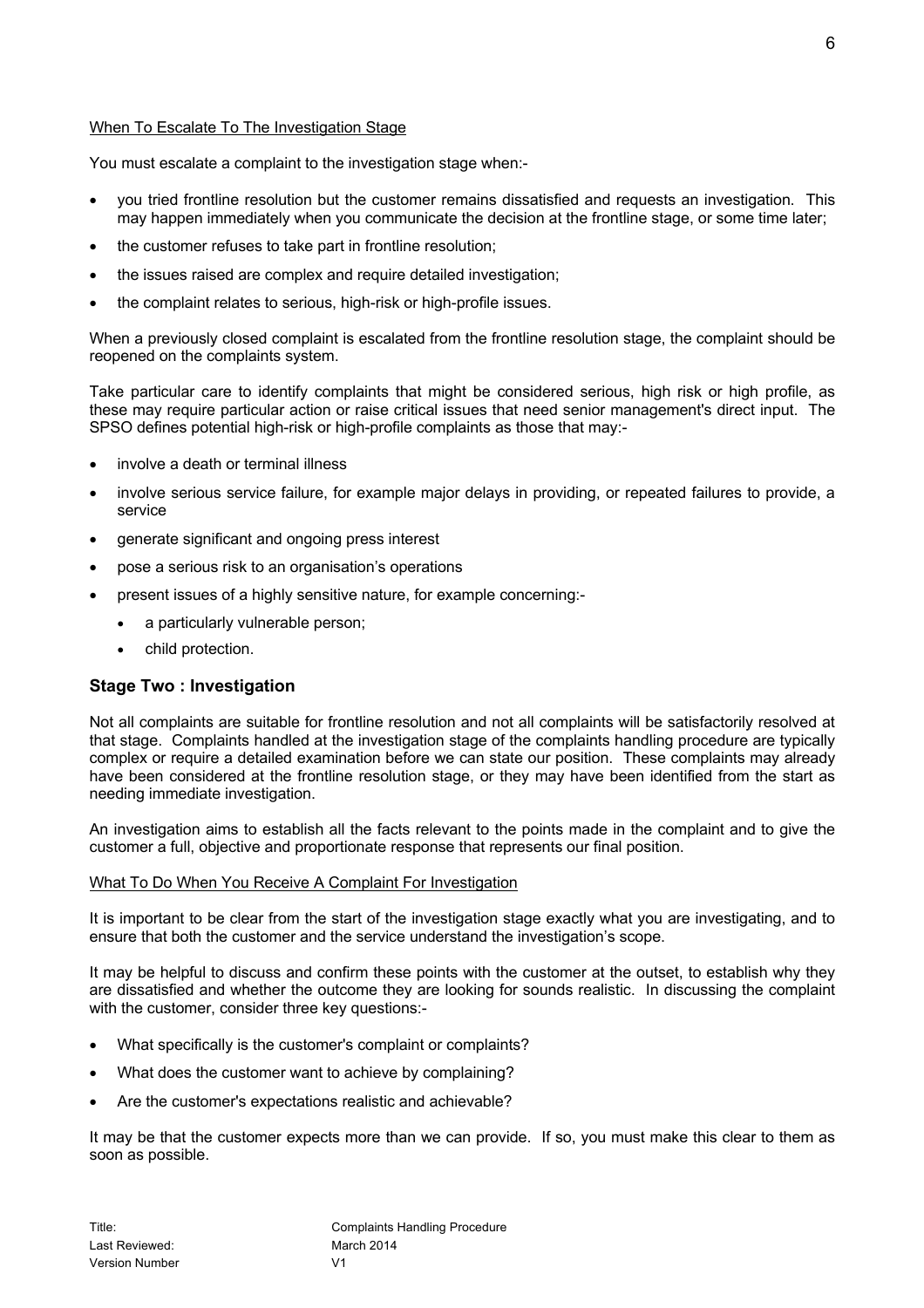Where possible you should also clarify what additional information you will need to investigate the complaint. The customer may need to provide more evidence to help us reach a decision.

Details of the complaint must be recorded on the system for recording complaints. Where appropriate, this will be done as a continuation of frontline resolution. The details must be updated when the investigation ends.

If the investigation stage follows attempted frontline resolution, you must hand over all case notes and associated information to the officer responsible for the investigation, and record that you have done so.

## **Timelines**

The following deadlines are appropriate to cases at the investigation stage:-

- complaints must be acknowledged within **three working days**;
- you should provide a full response to the complaint as soon as possible but not later than **20 working days** from the time you received the complaint for investigation.

## **Extension To The Timeline**

Not all investigations will be able to meet this deadline. For example, some complaints are so complex that they require careful consideration and detailed investigation beyond the 20-day limit. However, these would be the exception and you must always try to deliver a final response to a complaint within 20 working days.

If there are clear and justifiable reasons for extending the timescale, senior management will set time limits on any extended investigation, as long as the customer agrees. You must keep the customer updated on the reason for the delay and give them a revised timescale for completion. If the customer does not agree to an extension but it is unavoidable and reasonable, then senior management must consider and confirm the extension. The reasons for an extension might include the following:-

- Essential accounts or statements, crucial to establishing the circumstances of the case, are needed from staff, customers or others but they cannot help because of long-term sickness or leave;
- You cannot obtain further essential information within normal timescales;
- Operations are disrupted by unforeseen or unavoidable operational circumstances, for example industrial action or severe weather conditions;
- The customer has agreed to mediation as a potential route for resolution.

These are only a few examples, and you must judge the matter in relation to each complaint. However, an extension would be the exception and you must always try to deliver a final response to the complaint within 20 working days.

As with complaints considered at the frontline stage, the proportion of complaints that exceed the 20-day limit will be evident from reported statistics. These statistics must go to our senior management team on a quarterly basis.

Appendix 3 provides further information on timelines.

#### **Mediation**

Some complex complaints, or complaints where customers and other interested parties have become entrenched in their position, may require a different approach to resolving the complaint. Where appropriate, you may consider using services such as mediation or conciliation using suitably trained and qualified mediators to try to resolve the matter and to reduce the risk of the complaint escalating further.

Mediation will help both parties to understand what has caused the complaint, and so is more likely to lead to mutually satisfactory solutions.

If you and the customer agree to mediation, revised timescales will need to be agreed.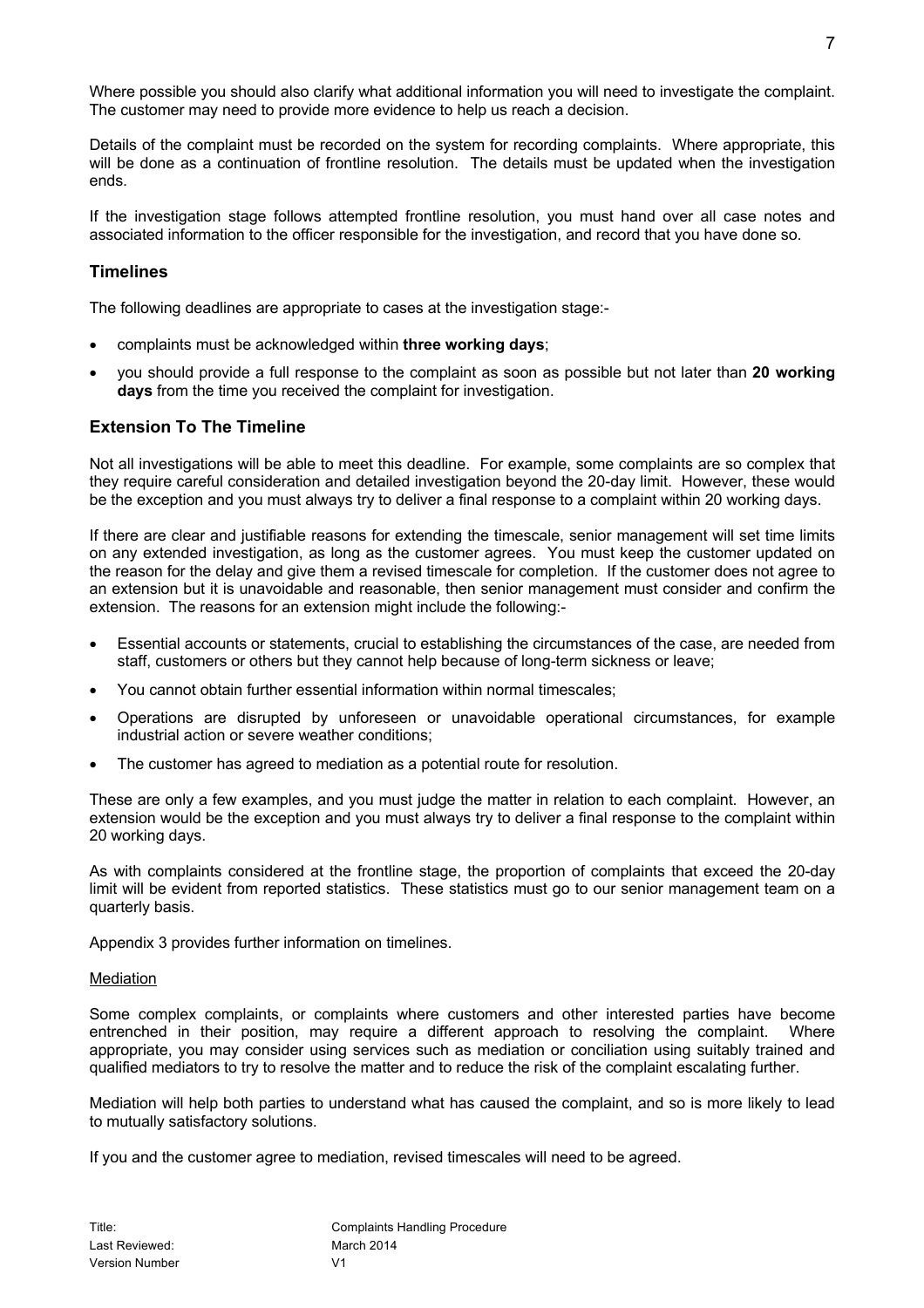#### Closing The Complaint At The Investigation Stage

You must let the customer know the outcome of the investigation, in writing or by their preferred method of contact. Our response to the complaint must address all areas that we are responsible for and explain the reasons for our decision. You must record the decision, and details of how it was communicated to the customer, on the system for recording complaints. You must also make clear to the customer:-

- their right to ask SPSO to consider the complaint;
- the time limit for doing so; and
- how to contact the SPSO.

## Independent External Review

Once the investigation stage has been completed, the customer has the right to approach the SPSO if they remain dissatisfied.

The SPSO considers complaints from people who remain dissatisfied at the conclusion of our complaints procedure. The SPSO looks at issues such as service failures and maladministration (administrative fault), as well as the way we have handled the complaint.

## Information About The SPSO

The Scottish Public Services Ombudsman (SPSO) is the final stage for complaints about public services in Scotland. This includes complaints about the Scottish Government, NDPBs, agencies and other government sponsored organisations. If you remain dissatisfied with an organisation after its complaints process, you can ask the SPSO to look at your complaint. The SPSO cannot normally look at complaints:-

- where you have not gone all the way through the organisation's complaints handling procedure;
- more than 12 months after you became aware of the matter you want to complain about; or
- that has been or is being considered in court.

The SPSO's contact details are:-

| <b>SPSO</b><br>4 Melville Street<br>Edinburgh<br>EH3 7NS | SPSO<br>Freepost EH641<br>Edinburgh<br>EH <sub>3</sub> 0BR |
|----------------------------------------------------------|------------------------------------------------------------|
| Freephone                                                | 0800 377 7330                                              |
| Online contact                                           | www.spso.org.uk/contact-us                                 |
| Website                                                  | www.spso.org.uk                                            |
| Mobile site                                              | http://m.spso.org.uk                                       |
|                                                          |                                                            |

## **GOVERNANCE OF THE COMPLAINTS HANDLING PROCEDURE**

## **Roles And Responsibilities**

Overall responsibility and accountability for the management of complaints lies with the Chief Executive and senior management.

Our final position on the complaint must be signed off by an appropriate senior officer and we will confirm that this is our final response. This ensures that our senior management own and are accountable for the decision. It also reassures the customer that their concerns have been taken seriously.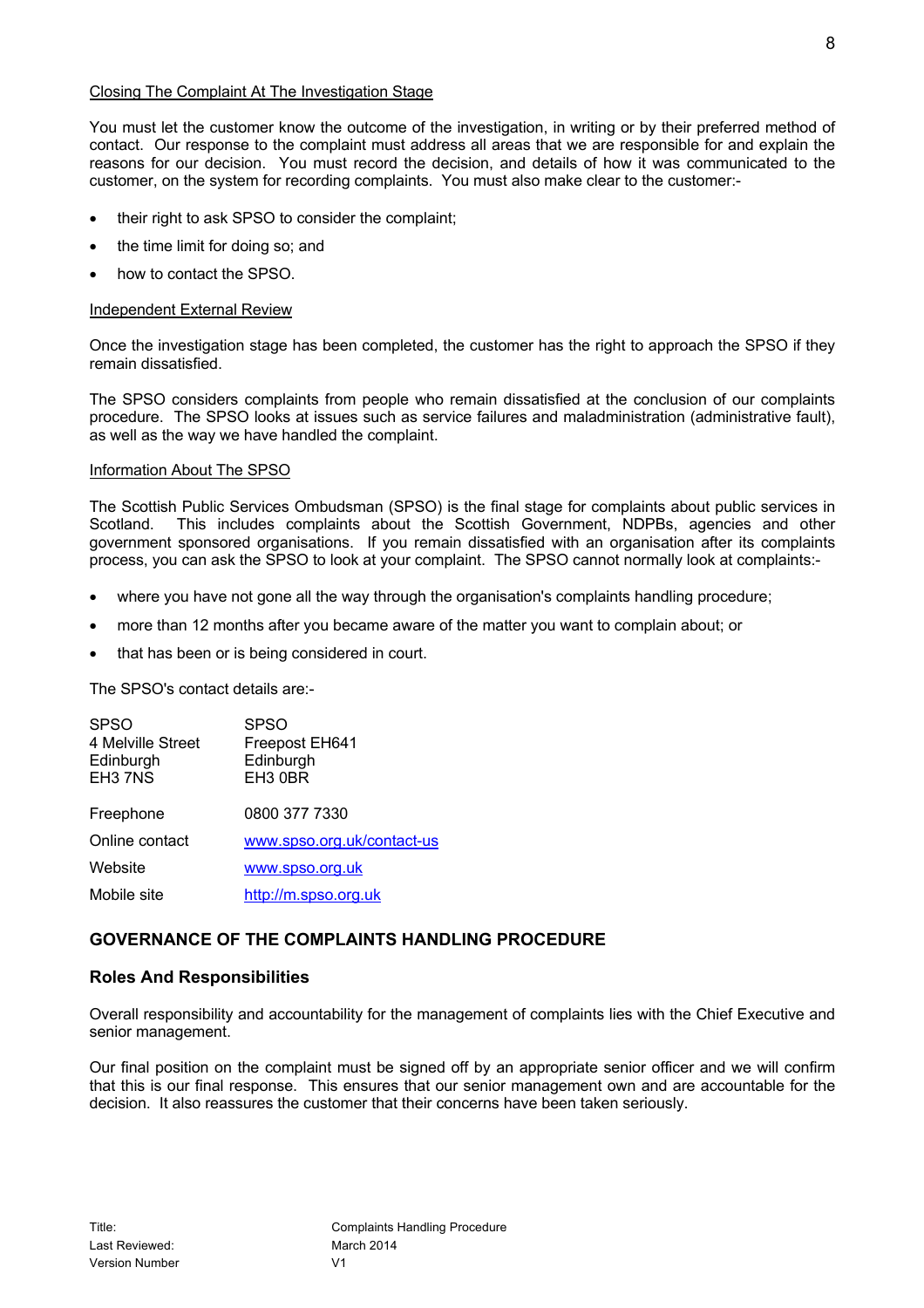### *The Chief Executive*

The Chief Executive provides leadership and direction in ways that guide and enable us to perform effectively across all services. This includes ensuring that there is an effective CHP, with a robust investigation process that demonstrates how we learn from the complaints we receive. The Chief Executive may take a personal interest in all or some complaints, or may delegate responsibility for the CHP to senior staff. Regular management reports assure the Chief Executive of the quality of complaints performance.

## *Programme Heads*

On the Chief Executive's behalf, Programme Heads may be responsible for:-

- managing complaints and the way we learn from them;
- overseeing the implementation of actions required as a result of a complaint;
- investigating complaints;
- deputising for the Chief Executive on occasion.

However, Programme Heads may decide to delegate some elements of complaints handling (such as investigations and the drafting of response letters) to other senior staff. Where this happens, Programme Heads should retain ownership and accountability for the management and reporting of complaints. They may also be responsible for preparing and signing decision letters to customers, so they should be satisfied that the investigation is complete and their response addresses all aspects of the complaint.

#### *Senior Officers*

May be involved in the operational investigation and management of complaints handling. As senior officers they may be responsible for preparing and signing decision letters to customers, so they should be satisfied that the investigation is complete and their response addresses all aspects of the complaint.

#### *Complaints Investigator*

The complaints investigator is responsible and accountable for the management of the investigation. They may work in a service delivery team or as part of a centralised customer service team, and will be involved in the investigation and in co-ordinating all aspects of the response to the customer. This may include preparing a comprehensive written report, including details of any procedural changes in service delivery that could result in wider opportunities for learning across the organisation.

#### *All Staff*

A complaint may be made to any member of staff in A+DS. So all staff must be aware of the CHP and how to handle and record complaints at the frontline stage. They should also be aware of whom to refer a complaint to, in case they are not able to personally handle the matter. We encourage all staff to try to resolve complaints early, as close to the point of service delivery as possible, and quickly to prevent escalation.

#### *A+DS's SPSO Liaison Officer (Support Services Manager)*

Our SPSO liaison officer's role may include providing complaints information in an orderly, structured way within requested timescales, providing comments on factual accuracy on our behalf in response to SPSO reports, and confirming and verifying that recommendations have been implemented.

## **Complaints About Senior Staff**

Complaints about senior staff can be difficult to handle, as there may be a conflict of interest for the staff investigating the complaint. When serious complaints are raised against senior staff, it is particularly important that the investigation is conducted by an individual who is independent of the situation. We must ensure we have strong governance arrangements in place that set out clear procedures for handling such complaints.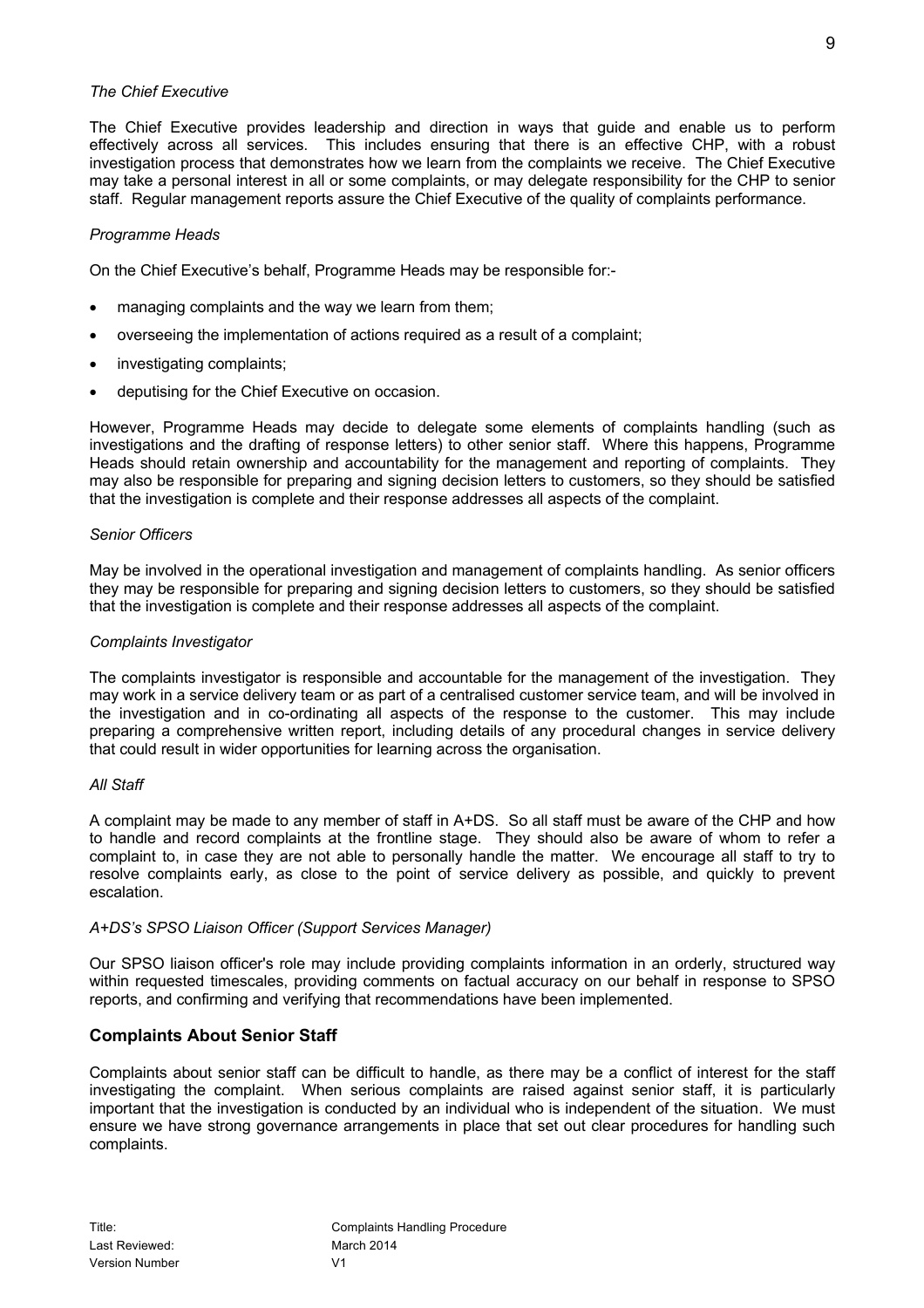## **Recording, Reporting, Learning And Publicising**

Complaints provide valuable customer feedback. One of the aims of the complaints handling procedure is to identify opportunities to improve services across A+DS. We must record all complaints in a systematic way so that we can use the complaints data for analysis and management reporting. By recording and using complaints information in this way, we can identify and address the causes of complaints and, where appropriate, identify training opportunities and introduce service improvements.

#### Recording Complaints

To collect suitable data it is essential to record all complaints in line with SPSO minimum requirements, as follows:-

- the customer's name and address;
- the date the complaint was received;
- the nature of the complaint;
- how the complaint was received;
- the service the complaint refers to;
- the date the complaint was closed at the frontline resolution stage (where appropriate);
- the date the complaint was escalated to the investigation stage (where appropriate);
- action taken at the investigation stage (where appropriate);
- the date the complaint was closed at the investigation stage (where appropriate);
- the outcome of the complaint at each stage;
- the underlying cause of the complaint and any remedial action taken.

We have structured systems for recording complaints, their outcomes and any resulting action. These provide a detailed record of services that have failed to satisfy customers.

#### Reporting Of Complaints

Complaints details are analysed for trend information to ensure we identify service failures and take appropriate action. Regularly reporting the analysis of complaints information helps to inform management of where services need to improve.

We publish on a quarterly basis the outcome of complaints and the actions we have taken in response. This demonstrates the improvements resulting from complaints and shows that complaints can influence our services. It also helps ensure transparency in our complaints handling service and will help to show our customers that we value their complaints.

We must:-

- publicise on a quarterly basis complaints outcomes, trends and actions taken;
- use case studies and examples to demonstrate how complaints have helped improve services.

This information should be reported regularly (quarterly) to our senior management team.

#### Learning From Complaints

At the earliest opportunity after the closure of the complaint, the complaint handler should always make sure that the customer and staff of the programme involved understand the findings of the investigation and any recommendations made.

Senior management will review the information gathered from complaints regularly and consider whether our services could be improved or internal policies and procedures updated.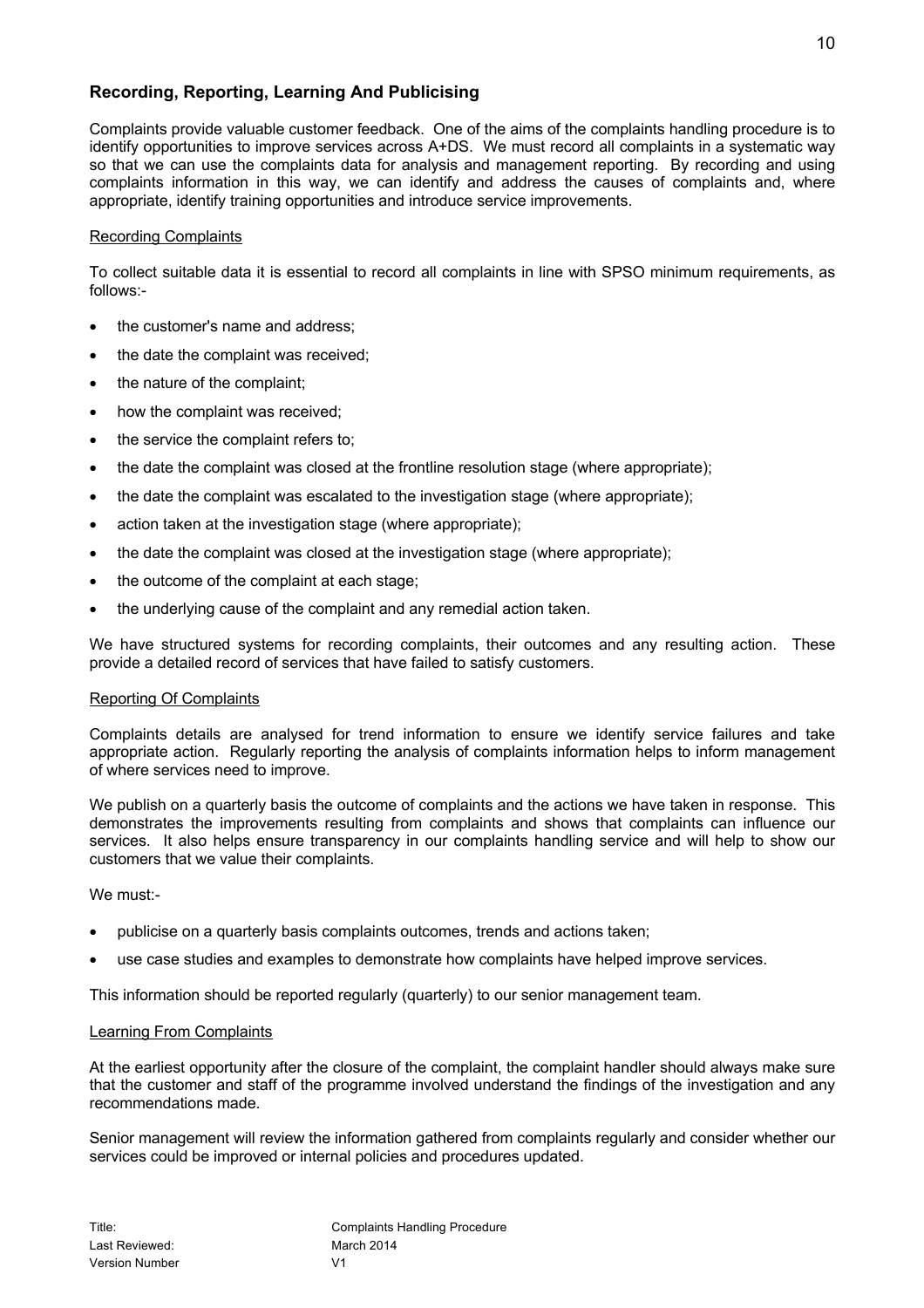As a minimum, we must:-

- use complaints data to identify the root cause of complaints;
- take action to reduce the risk of recurrence;
- record the details of corrective action in the complaints file; and
- systematically review complaints performance reports to improve service delivery.

Where we have identified the need for service improvement:-

- the action needed to improve services must be authorised;
- an officer (or team) should be designated the 'owner' of the issue, with responsibility for ensuring the action is taken;
- a target date must be set for the action to be taken;
- the designated individual must follow up to ensure that the action is taken within the agreed timescale;
- where appropriate, performance in the service area should be monitored to ensure that the issue has been resolved;
- we must ensure that staff learn from complaints.

## Publicising Complaints Performance Information

We also report on our performance in handling complaints annually in line with SPSO requirements. This includes performance statistics showing the volumes and types of complaints and key performance details, for example on the time taken and the stage at which complaints were resolved.

## **Maintaining Confidentiality**

Confidentiality is important in complaints handling. It includes maintaining the customer's confidentiality and explaining to them the importance of confidentiality generally. We must always bear in mind legal requirements, for example, data protection legislation, as well as internal policies on confidentiality and the use of customers' information.

## **Managing Unacceptable Behaviour**

People may act out of character in times of trouble or distress. The circumstances leading to a complaint may result in the customer acting in an unacceptable way. Customers who have a history of challenging or inappropriate behaviour, or have difficulty expressing themselves, may still have a legitimate grievance.

A customer's reasons for complaining may contribute to the way in which they present their complaint. Regardless of this, we must treat all complaints seriously and properly assess them. However, we also recognise that the actions of customers who are angry, demanding or persistent may result in unreasonable demands on time and resources or unacceptable behaviour towards our staff. We will, therefore, apply our policies and procedures to protect staff from unacceptable behaviour such as unreasonable persistence, threats or offensive behaviour from customers. Where we decide to restrict access to a customer under the terms of an unacceptable actions policy, we have a procedure in place to communicate that decision, notify the customer of a right of appeal, and review any decision to restrict contact with us. This will allow the customer to demonstrate a more reasonable approach later.

## **Supporting The Customer**

All members of the community have the right to equal access to our complaints handling procedure. Customers who do not have English as a first language may need help with interpretation and translation services, and other customers may have specific needs that we will seek to address to ensure easy access to the complaints handling procedure.

We must always take into account our commitment and responsibilities to equality. This includes making reasonable adjustments to our service to help the customer where appropriate.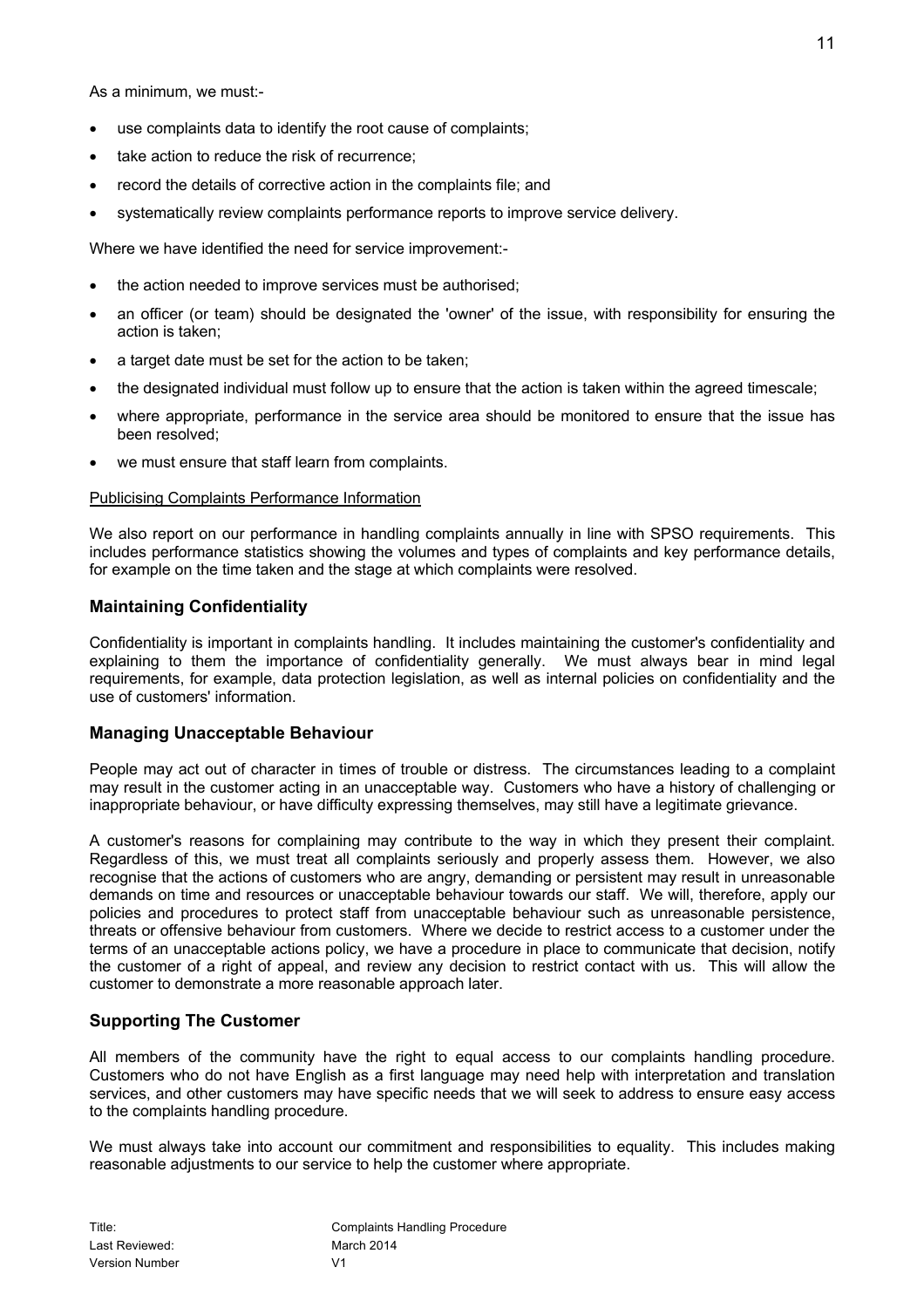## **Time Limit For Making Complaints**

This complaints handling procedure sets a time limit of six months from when the customer first knew of the problem, within which time they may ask us to consider the complaint, unless there are special circumstances for considering complaints beyond this time.

We will apply this time limit with discretion. In decision making we will take account of the Scottish Public Services Ombudsman Act 2002 (Section 10(1)), which sets out the time limit within which a member of the public can normally ask the SPSO to consider complaints. The limit is one year from when the person first knew of the problem they are complaining about, unless there are special circumstances for considering complaints beyond this time.

If it is clear that a decision not to investigate a customer's complaint will lead to a request for external review of the matter, we may decide that this satisfies the special circumstances criteria. This will enable us to consider the complaint and try to resolve it.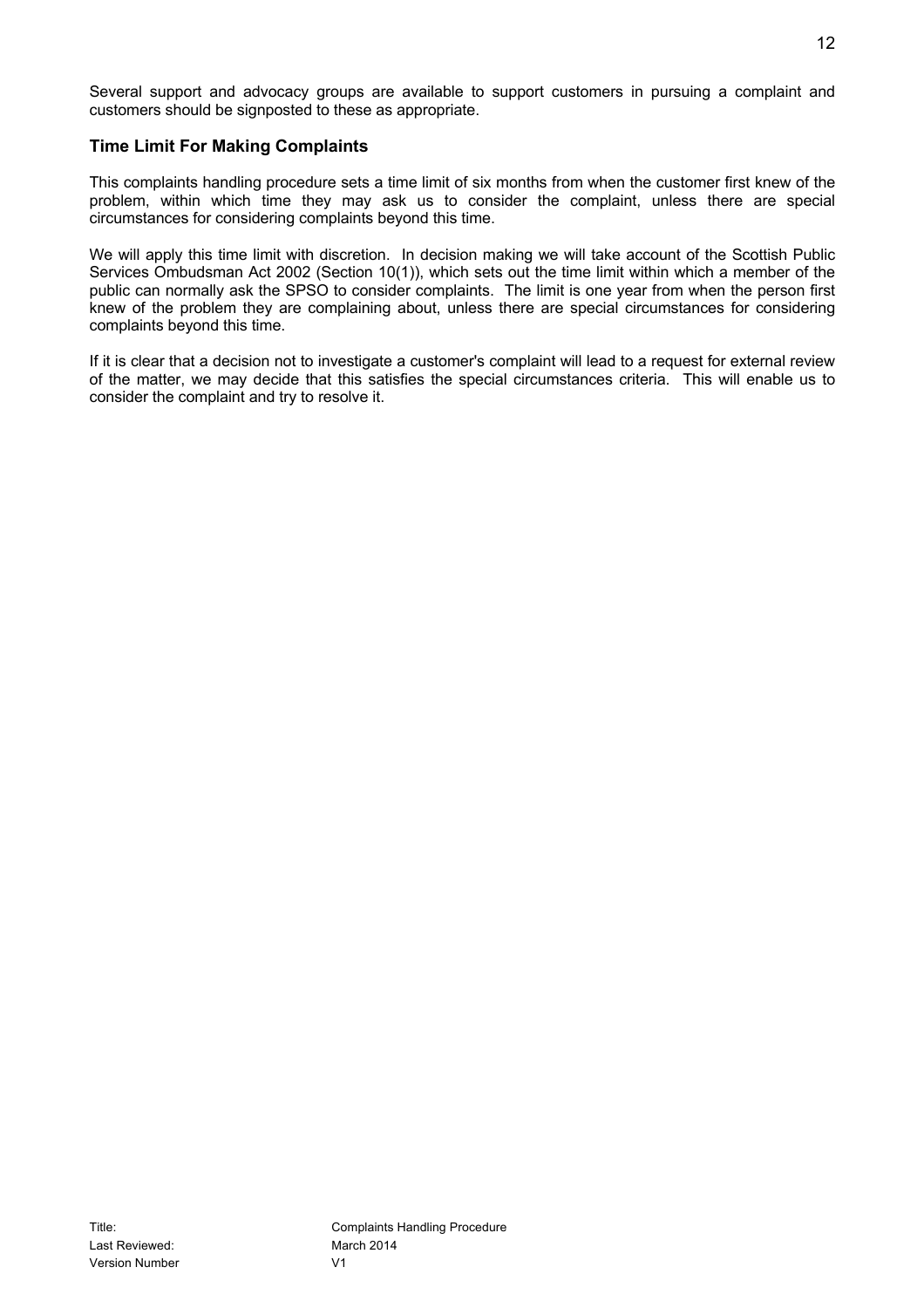## **APPENDIX 1 - COMPLAINTS**

In the following table organisations should give specific examples of complaints that may be considered at the frontline stage, and suggest possible actions to achieve resolution.

| Complaint                                                                                                                                                                      | Possible actions to achieve resolution                                                                                                                                                                                                                                                                                                                                                                                                                                                                                                                                                         |
|--------------------------------------------------------------------------------------------------------------------------------------------------------------------------------|------------------------------------------------------------------------------------------------------------------------------------------------------------------------------------------------------------------------------------------------------------------------------------------------------------------------------------------------------------------------------------------------------------------------------------------------------------------------------------------------------------------------------------------------------------------------------------------------|
| Answering phone call took too long.                                                                                                                                            | Explain reason for delay and offer apology.                                                                                                                                                                                                                                                                                                                                                                                                                                                                                                                                                    |
| Invoice not paid within 10 days.                                                                                                                                               | Investigate reason for delay, advise customer of<br>reasons for this and offer apology.                                                                                                                                                                                                                                                                                                                                                                                                                                                                                                        |
| The customer expresses dissatisfaction in line with<br>the definition of a complaint, but says she does not<br>want to complain $-$ just wants to tell us about the<br>matter. | Tell the customer that we value complaints because<br>they help to improve services. Encourage them to<br>submit the complaint.<br>In terms of improving service delivery and learning<br>from mistakes, it is important that customer<br>feedback, such as this, is recorded, evaluated and<br>acted upon. Therefore, if the customer still insists<br>that they do not want to complain, record the matter<br>as an anonymous complaint. This will avoid<br>breaching the complaints handling procedure.<br>Reassure the customer that they will not be<br>contacted again about the matter. |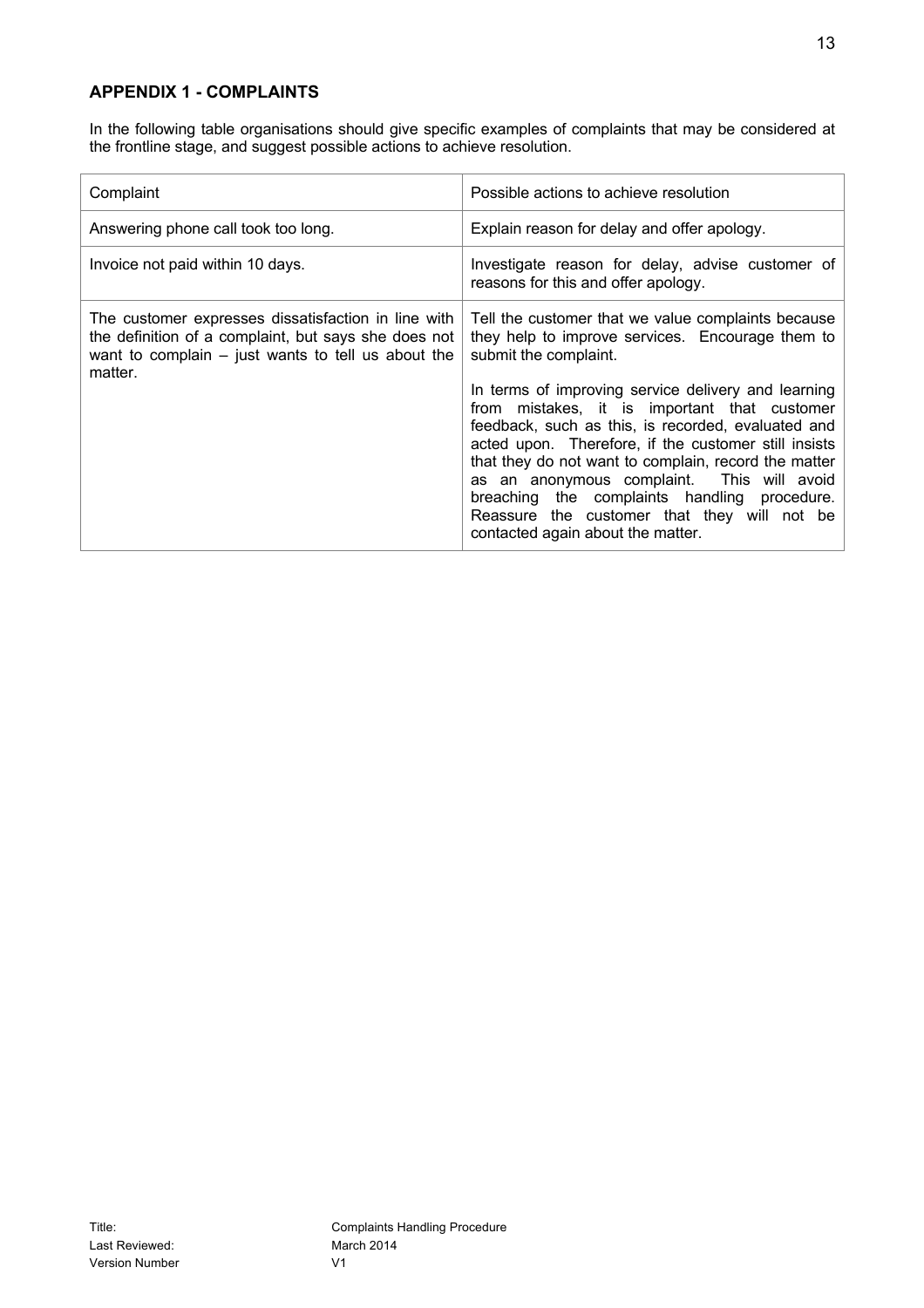## **APPENDIX 2 - WHAT IS NOT A COMPLAINT**

A concern may not necessarily be a complaint. For example, a customer might make a routine first-time request for a service. This is not a complaint, but the issue may escalate into a complaint if it is not handled effectively and the customer has to keep on asking for service.

A customer may also be concerned about a decision made by the organisation. These decisions may have their own specific review or appeal procedures, and, where appropriate, customers must be directed to the relevant procedure. [Below, examples of the types of issues or concerns that must not be handled through the CHP. This is not a full list, and you should decide the best route for resolution based on the individual case.]

- Example 1: when a customer first requests any of our services.
- Example 2: when a customer asks for information or an explanation of policy or practice.
- Example 3: when a customer makes a request under the Freedom of Information Act.
- Example 4: when a customer makes a request under the Data Protection Act.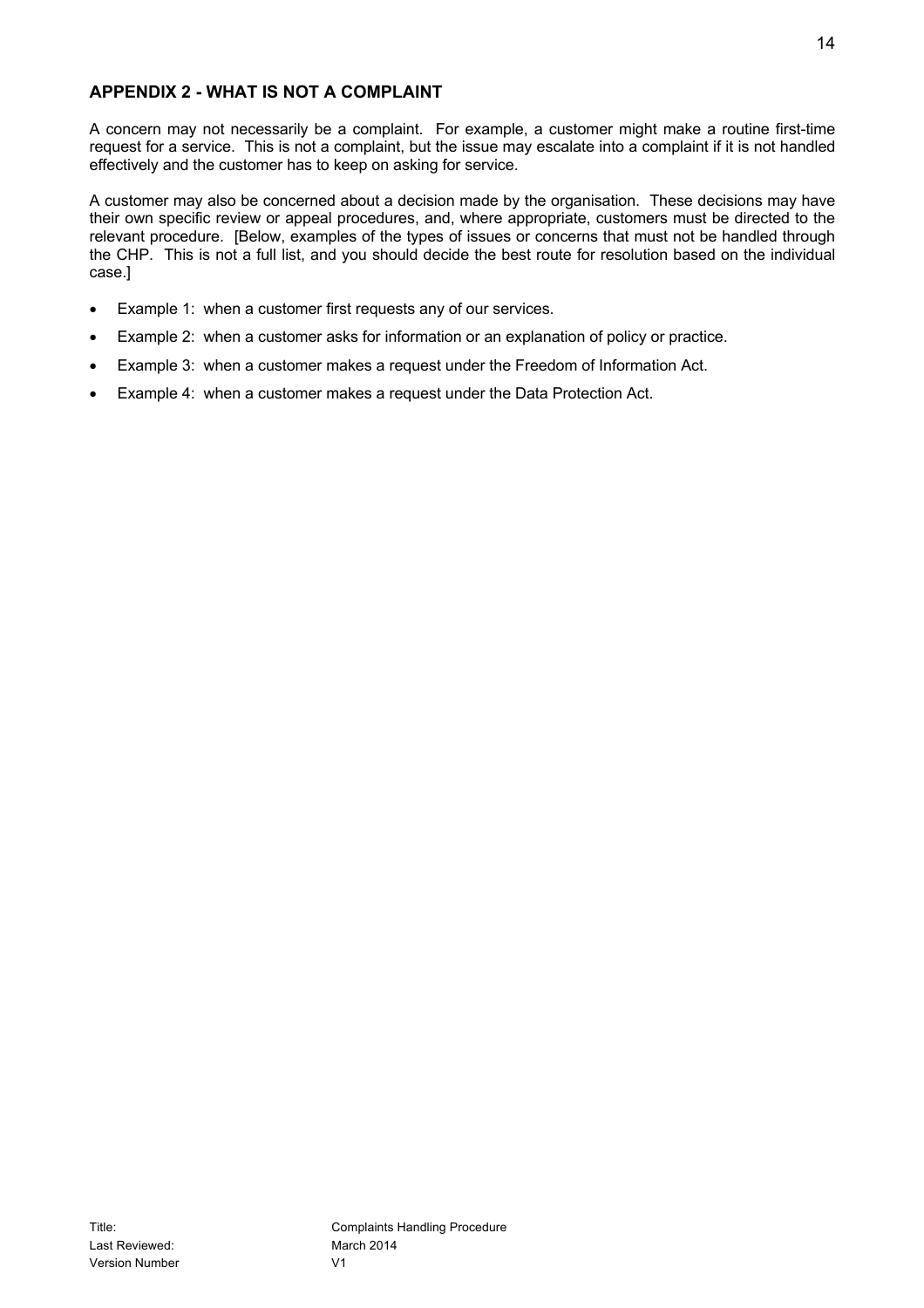## **APPENDIX 3 - TIMELINES**

#### **General**

References to timelines throughout the complaints handling procedure relate to working days. When measuring performance against the required timelines, we do not count non-working days, for example weekends, public holidays and days of industrial action where our service has been interrupted.

### Timelines At Frontline Resolution

You must aim to achieve frontline resolution within five working days. The day you receive the complaint is day 1. Where you receive it on a non-working day, for example at the weekend or on a public holiday, day 1 will be the next working day.

| Day 1                 | Day 2                                | Day $3$ | Day 4 | Day 5                 |
|-----------------------|--------------------------------------|---------|-------|-----------------------|
|                       |                                      |         |       |                       |
| Day 1                 |                                      |         |       | Day 5                 |
|                       | Day we receive the complaint, or     |         |       | Frontline resolution  |
|                       | next working date if date of receipt |         |       | achieved or complaint |
| is a non-working day. |                                      |         |       | escalated to the      |

#### Extension To The Five-Day Timeline

If you have extended the timeline at the frontline resolution stage in line with the procedure, the revised timetable for the response must take no longer than 10 working days from the date of receiving the complaint.

| Day 1 | Day 2                                                                                                | Day $3$ | Day 4 | Day 5                       | Day 6                                                                                                                                                                                                                                                                                                                                                | Day 7 | Day 8 | Day 9                                                                                                  | Day 10 |
|-------|------------------------------------------------------------------------------------------------------|---------|-------|-----------------------------|------------------------------------------------------------------------------------------------------------------------------------------------------------------------------------------------------------------------------------------------------------------------------------------------------------------------------------------------------|-------|-------|--------------------------------------------------------------------------------------------------------|--------|
|       |                                                                                                      |         |       |                             |                                                                                                                                                                                                                                                                                                                                                      |       |       |                                                                                                        |        |
| Day 1 | Day we receive the<br>complaint, or next working<br>date if date of receipt is a<br>non-working day. |         |       |                             | In a few cases where it is clearly essential<br>to achieve early resolution, you may<br>authorise an extension within five working<br>days from when the complaint was<br>received. You must conclude the frontline<br>resolution stage within 10 working days<br>from the date of receipt, either by<br>resolving the complaint or by escalating it |       |       | Day 10<br>Frontline resolution<br>achieved or<br>complaint escalated<br>to the investigation<br>stage. |        |
|       |                                                                                                      |         |       | to the investigation stage. |                                                                                                                                                                                                                                                                                                                                                      |       |       |                                                                                                        |        |

#### Transferring Cases From Frontline Resolution To Investigation

If it is clear that frontline resolution has not resolved the matter, and the customer wants to escalate the complaint to the investigation stage, the case must be passed for investigation without delay. In practice this will mean on the same day that the customer is told this will happen.

#### Timelines At Investigation

You may consider a complaint at the investigation stage either:-

- after attempted frontline resolution; or
- immediately on receipt if you believe the matter to be sufficiently complex, serious or appropriate to merit a full investigation from the outset.

#### **Acknowledgement**

All complaints considered at the investigation stage must be acknowledged within **three working days** of receipt. The date of receipt is:-

investigation stage.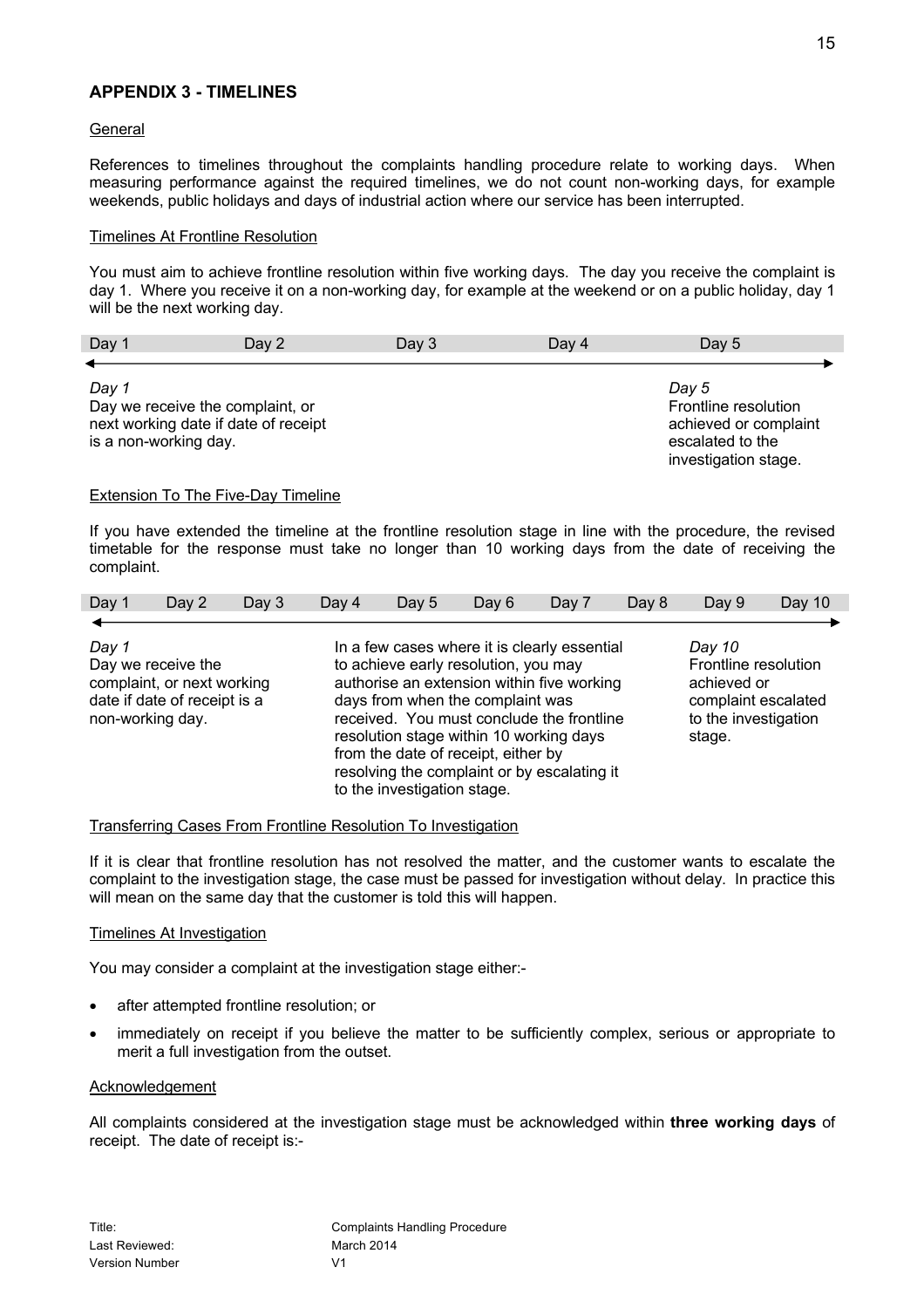- the day the case is transferred from the frontline stage to the investigation stage, where it is clear that the case requires investigation; or
- the day the customer asks for an investigation after a decision at the frontline resolution stage. You should note that a customer may not ask for an investigation immediately after attempts at frontline resolution; or
- the date you receive the complaint, if you think it sufficiently complex, serious or appropriate to merit a full investigation from the outset.

#### Investigation

You should respond in full to the complaint within **20 working days** of receiving it at the investigation stage.

The 20-working day limit allows time for a thorough, proportionate and consistent investigation to arrive at a decision that is objective, evidence-based and fair. This means you have 20 working days to investigate the complaint, regardless of any time taken to consider it at the frontline resolution stage.

| Day 1                                                            | Day 5 | Day $10$ | Day 15 | Day 20                                                               |
|------------------------------------------------------------------|-------|----------|--------|----------------------------------------------------------------------|
|                                                                  |       |          |        |                                                                      |
| Day 1<br>Day complaint received<br>at investigation stage, or    |       |          |        | Day 20<br>The organisation's<br>decision issued to                   |
| next working day if date<br>of receipt is a non-<br>working day. |       |          |        | customer or agreement<br>reached with customer to<br>extend deadline |
| Acknowledgement<br>issued within three<br>working days.          |       |          |        |                                                                      |

Exceptionally you may need longer than the 20-day limit for a full response. If so, you must explain the reasons to the customer, and agree with them a revised timescale.

| Day 1                                                                                                                                                                                          | Day 5 | Day 10 | Day 15 | Day $20+$                                                                                                                                             |                                                                   |
|------------------------------------------------------------------------------------------------------------------------------------------------------------------------------------------------|-------|--------|--------|-------------------------------------------------------------------------------------------------------------------------------------------------------|-------------------------------------------------------------------|
|                                                                                                                                                                                                |       |        |        |                                                                                                                                                       |                                                                   |
| Day 1<br>Day complaint<br>received at<br>investigation stage,<br>or next working day<br>if date of receipt is a<br>non-working day.<br>Acknowledgement<br>issued within three<br>working days. |       |        |        | By Day 20<br>In agreement with the<br>customer where possible,<br>decide a revised<br>timescale for bringing the<br>investigation to a<br>conclusion. | By agreed date<br>Issue our final<br>decision on the<br>complaint |

#### Timeline Examples

The following illustration provides examples of the point at which we conclude our consideration of a complaint. It is intended to show the different stages and times at which a complaint may be resolved.

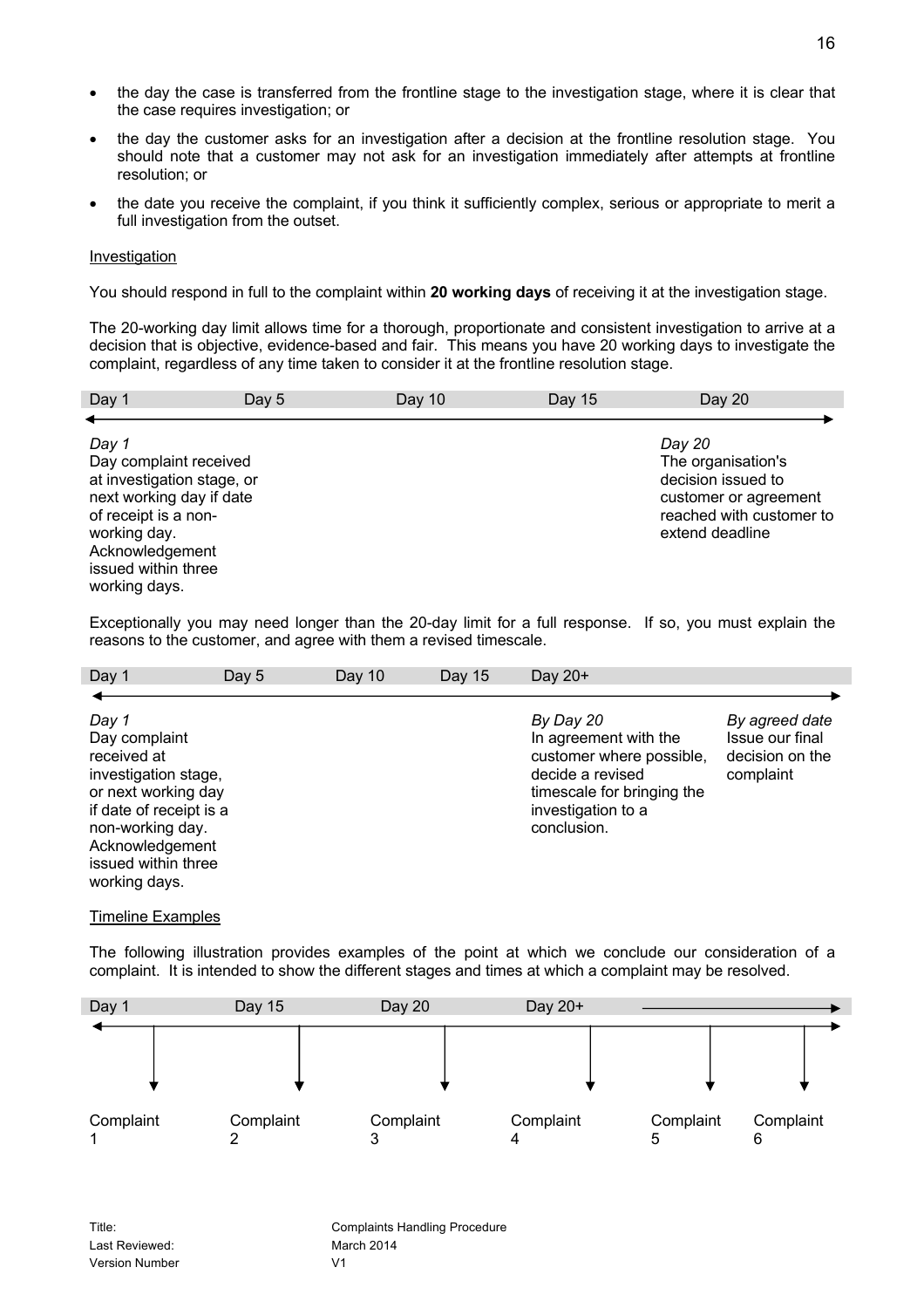The circumstances of each complaint are explained below:-

## Complaint 1

Complaint 1 is a straightforward issue that may be resolved by an on-the-spot explanation and, where appropriate, an apology. Such a complaint can be resolved on day 1.

#### Complaint 2

Complaint 2 is also a straightforward matter requiring little or no investigation. In this example, resolution is reached at day three of the frontline resolution stage.

#### Complaint 3

Complaint 3 refers to a complaint that we considered appropriate for frontline resolution. We did not resolve it in the required timeline of five working days. However, we authorised an extension on a clear and demonstrable expectation that the complaint would be satisfactorily resolved within a further five days. We resolved the complaint at the frontline resolution stage in a total of eight days.

#### Complaint 4

Complaint 4 was suitably complex or serious enough to pass to the investigation stage from the outset. We did not try frontline resolution; rather we investigated the case immediately. We issued a final decision to the customer within the 20-day limit.

#### Complaint 5

We considered complaint 5 at the frontline resolution stage, where an extension of five days was authorised. At the end of the frontline stage the customer was still dissatisfied. At their request, we conducted an investigation and issued our final response within 20 working days. Although the end-to-end timeline was 30 working days we still met the combined time targets for frontline resolution and investigation.

### Complaint 6

Complaint 6 was considered at both the frontline resolution stage and the investigation stage. We did not complete the investigation within the 20-day limit, so we agreed a revised timescale with the customer for concluding the investigation beyond the 20-day limit.

17